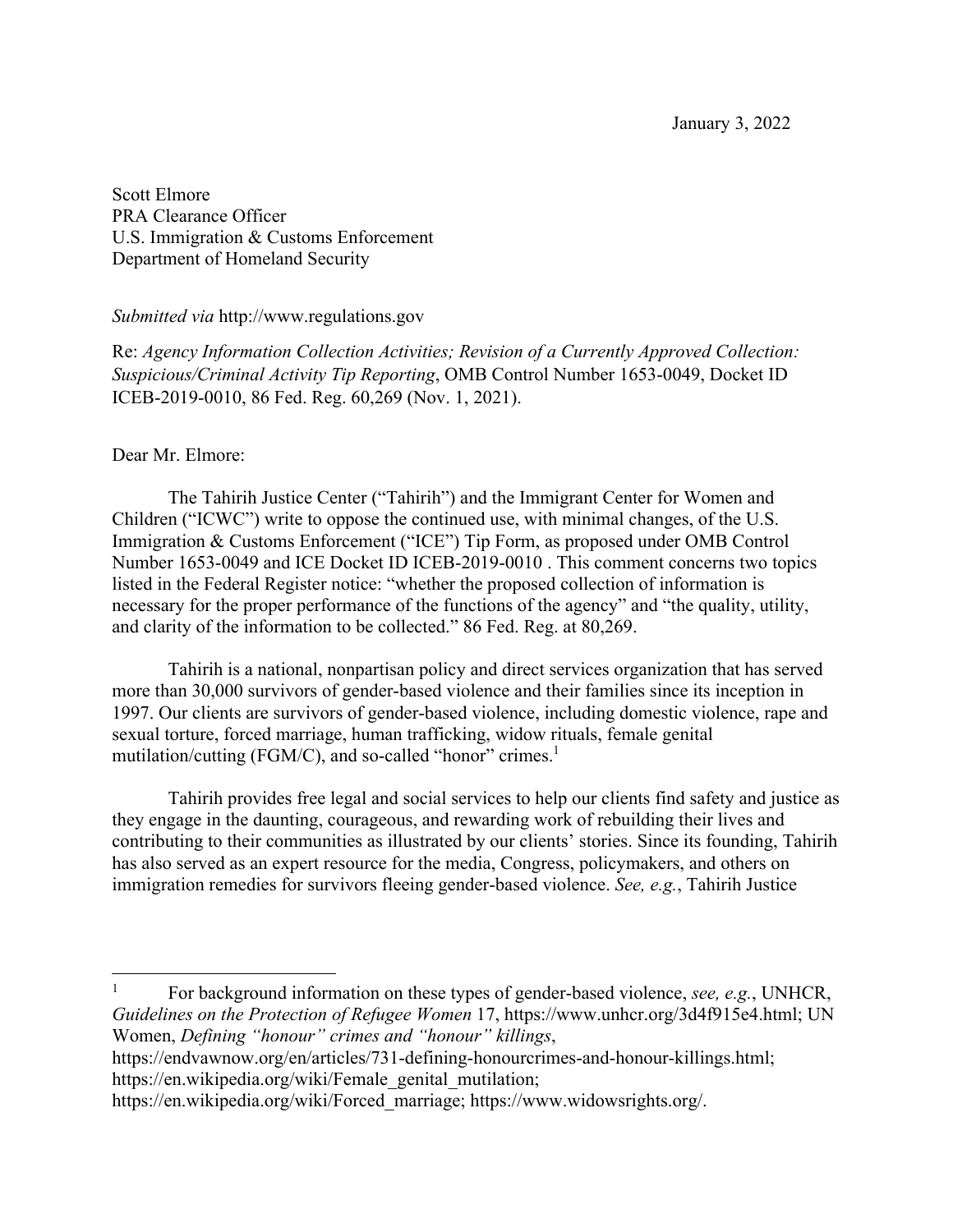Center, *Tahirih in the News*;<sup>2</sup> Tahirih Justice Center, *Congressional Testimony*;<sup>3</sup> Tahirih Justice Center, *Comments*. 4

ICWC is a non-profit legal services organization whose mission is to provide affordable immigration services to underrepresented immigrants in California and Nevada. Specifically, ICWC cases focus on the rights and legal remedies of the most vulnerable immigrant communities, including survivors of domestic violence, sexual assault, and other serious crimes. ICWC represents thousands of clients before USCIS each year with a specialization in U nonimmigrant status. ICWC advocates for immigrant survivors by providing direct legal services, hosting a database for advocates nationwide, conducting national trainings and publishing practice manuals in our area of expertise. Since its founding in 2004, ICWC has provided legal assistance to more than 45,000 individuals, including many who are eligible for, and have received, U nonimmigrant status.

## **I. Use of the Tip Form Against Survivors of Gender-Based Violence Violates Federal Law and ICE Policy**

 The tip form, in both the current and proposed states, is directly inconsistent with the "proper performance of the functions of the agency" (86 Fed. Reg. at 60,269), because it invites routine violations of federal law. Congress has enacted strong confidentiality provisions in 8 U.S.C. § 1367 that protect survivors of gender based violence, including those who self-petition under the Violence Against Women Act ("VAWA") and those who apply for T and U nonimmigrant status. Among other things, § 1367 prohibits the Department of Justice, the Department of Homeland Security, and the Department of State from "mak[ing] an adverse determination of admissibility or deportability of a<sup>[</sup> noncitizen] using information furnished solely by" enumerated groups of people. 8 U.S.C. § 1367(a)(1). These prohibited sources include "a spouse or parent who has battered the [noncitizen] or subjected the [noncitizen] to extreme cruelty"; a spouse or parent who has battered the non-citizen's child or subjected the child to extreme cruelty; the perpetrator of a crime giving rise to an application for U nonimmigrant status; and the trafficker or perpetrator of actions giving rise to an application for T nonimmigrant status. *Id.*  $\S$  1367(a)(1)(A)-(F).

 The statute contains extremely narrow exceptions in which information from a prohibited source may be used. None of the exceptions could even conceivably apply to most situations in which information is submitted via a tip form. *See* 8 U.S.C. § 1367(b). And the statute mandates that "[a]nyone who willfully uses  $\ldots$  information" in violation of  $\S$  1367 "shall be subject to appropriate disciplinary action" and civil fines. *Id.* § 1367(c).

The result is that using information from a Tip Form for its intended purpose—*i.e.*, investigating violations of law that could render noncitizens inadmissible or removable—will violate federal law if the information comes from a prohibited source. After all, the Tip Form

<sup>2</sup> https://www.tahirih.org/news-media/latest-updates/?tab=tahirih-in-the-news.

<sup>3</sup> https://www.tahirih.org/pubs/?qmt%5Bpub\_cat%5D%5B%5D=131.

<sup>4</sup> https://www.tahirih.org/pubs/?qmt%5Bpub\_cat%5D%5B%5D=261.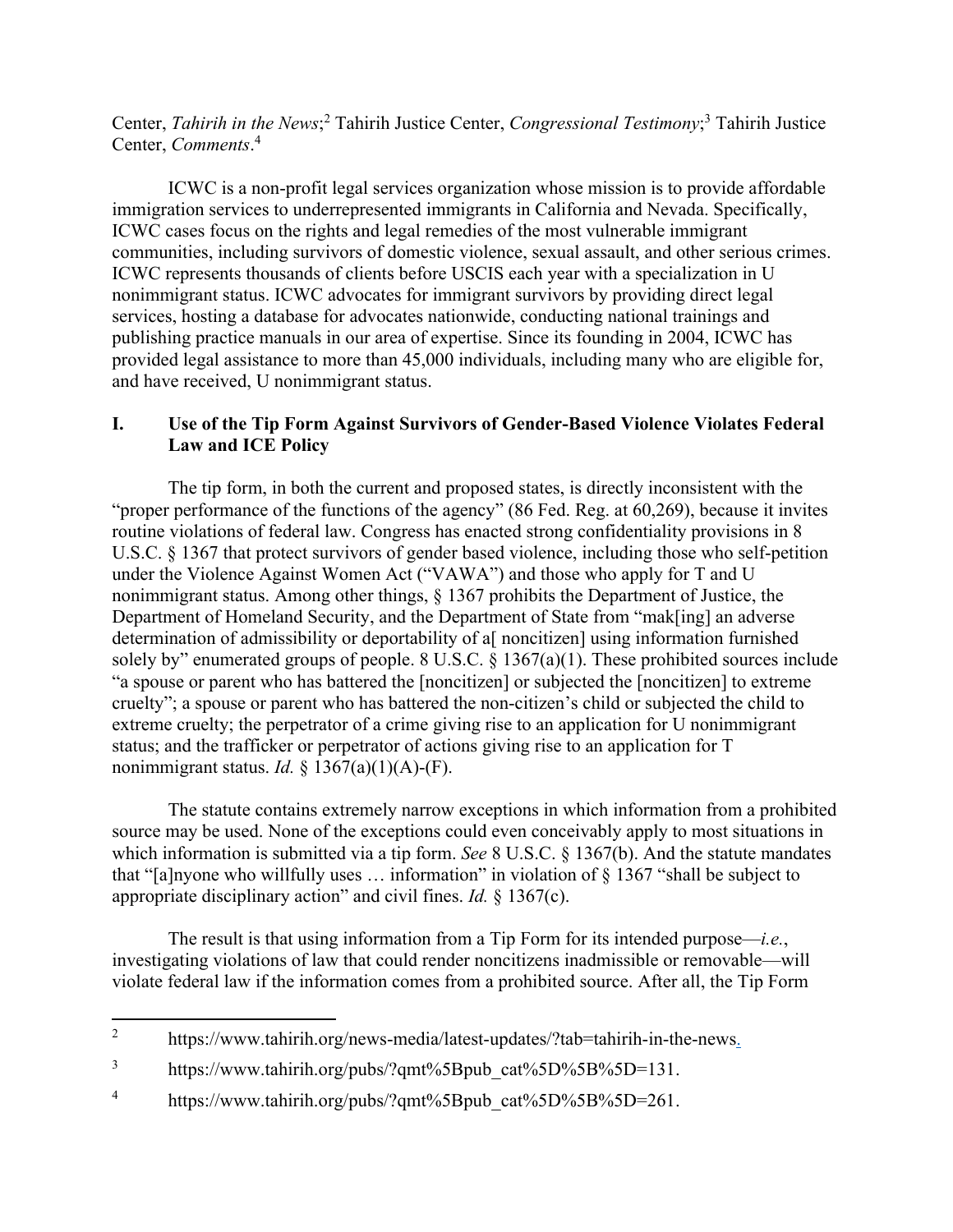expressly applies to suspected "benefit/marriage fraud" and even bare "illegal immigration," and nothing in the Tip Form limits its use against those who are battered, those who suffered extreme cruelty, or those who have applied for, or received, T or U nonimmigrant status. Further, the Tip Form expressly allows the anonymous provision of information, leaving ICE with no way at all to know whether the information originates from a prohibited source and therefore cannot be used consistent with § 1367. And the requirement that the submitter declare that they have not provided knowingly false information does not even begin to ensure compliance with § 1367, because application of the statute turns on the identity of the source and the subject of the information rather than the truthfulness of the information. Use of the Tip Form against survivors of battery and extreme cruelty, the parents of survivors of battery or extreme cruelty, or anyone who has applied for or received T or U nonimmigrant status, therefore exposes ICE and its employees to liability under federal law.

Furthermore, ICE Directive 11005.3, "Use of a Victim-Centered Approach with Noncitizen Crime Victims,"<sup>5</sup> expressly incorporates the requirement to adhere to § 1367. Directive 11005.3, § 5.3. As currently constructed, then, use of the Tip Form in its current and proposed forms is contrary to the agency's own governing policy as well as federal law. *See also* DHS Instruction No. 002-02-01, *Implementation of Section 1367 Information Provisions*. 6

# **II. The Tip Form Will Harm Countless Survivors of Gender-Based Violence**

Information gleaned from the Tip Form will also lack any "utility" in many cases (86 Fed. Reg. at 60,269), because people who are prohibited sources under VAWA are uncommonly likely to make reports on the Tip Form. Decades of research and evidence demonstrate that perpetrators of gender-based violence go to great lengths to punish and control victims. *See, e.g.*, Michelle Ciurria, *The Loss of Autonomy in Abused Persons: Psychological, Moral, and Legal Dimensions*, 7 Humanities 48 (May 17, 2018); Marilyn Friedman, *Autonomy, Gender, Politics* (2003); Domestic Abuse Intervention Programs, *Understanding the Power and Control Wheel*; 7 Rachel Louise Snyder, No Visible Bruises: *What We Don't Know About Domestic Violence Can Kill Us* (2019). As part of this dynamic, those who perpetrate abuse routinely wield deportation and other immigration consequences as tools of control over survivors who do not have immigration status. *See, e.g.*, Margaret E. Adams & Jacquelyn Campbell, *Being Undocumented & Intimate Partner Violence (IPV): Multiple Vulnerabilities Through the Lens of Feminist Intersectionality*, 11 Women's Health & Urb. Life 15, 21-24 (2012); Misty Wilson Borkowski, *Battered, Broken, Bruised, or Abandoned: Domestic Strife Presents Foreign Nationals Access to Immigration Relief*, 31 U. Ark. Little Rock L. Rev 567, 569 (2009); Nat'l Domestic Violence Hotline, *Abuse and Immigrants*; <sup>8</sup> *see also* Violence Against Women Act of 2000 Section-by-Section Summary, 146 Cong. Rec. S10188-03, at S10195 (2000) (before VAWA, abusive U.S. citizen and lawful permanent resident spouses used their ability to petition for a permanent visa

<sup>5</sup> https://www.ice.gov/doclib/news/releases/2021/11005.3.pdf.

<sup>6</sup> https://niwaplibrary.wcl.american.edu/wp-content/uploads/implementation-of-section-1367-information-provisions-instruction-002-02-001\_0\_0.pdf.

<sup>7</sup> https://www.theduluthmodel.org/wheels/faqs-about-the-wheels/.

<sup>8</sup> https://www.thehotline.org/is-this-abuse/abuse-and-immigrants-2.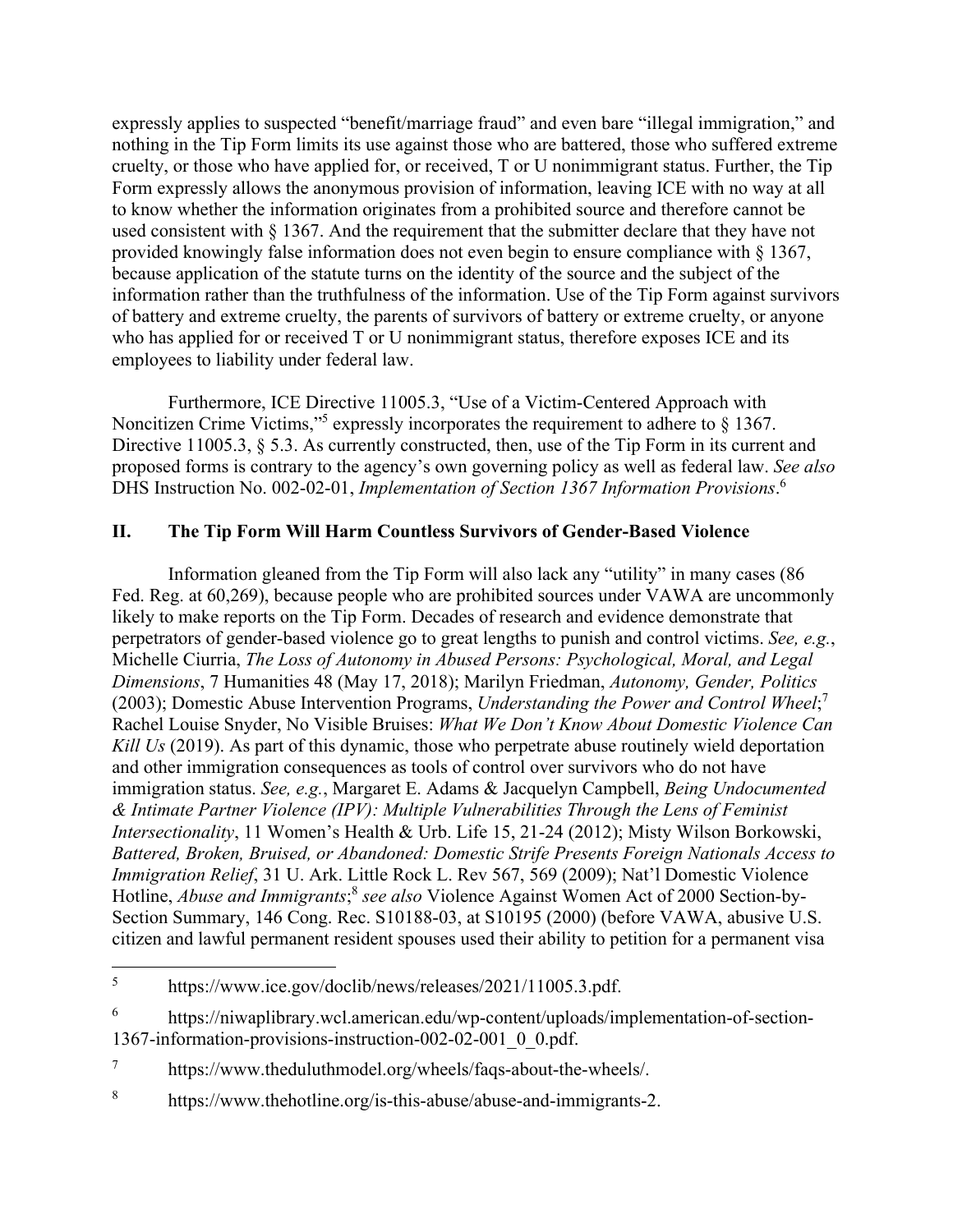for their abused spouses as a means to blackmail and control the spouse). Simply put, "deportation is an omnipresent weapon with which abusers threaten their immigrant partners." Edna Erez & Nawal Ammar, *Violence Against Immigrant Women and Systemic Responses: An Exploratory Study* (2003).9

Some perpetrators of abuse even fabricate serious criminal charges against survivors to deliberately heighten the risk of deportation. Tahirih is aware of an example where an abuser planted drugs in his wife's car, and then smashed her tail light to get her pulled over and arrested. In another example, an abuser set fire to his home himself and called the fire department to report that his wife had done it. She was arrested and jailed for weeks. In still another example, an abuser threw his partner down and attempted to rape her. When she pushed him off and called the police, he claimed she had assaulted him. Because of a language barrier, the responding law enforcement agent accepted the abuser's account, arrested the survivor, and held her in isolation for nearly two weeks because of failure to provide language access and improperly applied COVID protocols.

Both DHS and the former Immigration and Naturalization Service ("INS") have this noted the ability and tendency of those who perpetrate abuse to use the threat of immigration consequences to control survivors. A 1998 memorandum from the INS General Counsel made clear that abusive spouses "destroy documents" and that survivors therefore must often seek immigration status "without the abusive spouse's knowledge or consent." Memorandum from Paul Virtue, General Counsel, Immigration & Naturalization Service (Oct. 16, 1998), at 7-8.10 A 2013 DHS directive on § 1367 makes clear that "[a]busers often claim their marriage is fraudulent in order to exact revenge or exert further control over the victim." DHS Instruction No. 002-02-001, at 11. It also makes clear that violations of § 1367 could give rise to serious, even life-threatening, dangers to victims and their family members. And Directive 11005.3, meanwhile, recognizes that "convictions for domestic violence may be the result of self-defense by a victim against an abuser" and that "the context of any arrests" must be "carefully evaluated." Directive 11005.3, § 5.12.

In short, there can be no question whatsoever that people who commit domestic abuse, trafficking, and other forms of gender-based violence will use any available tool to exercise control over survivors. The Tip Form hands them a very powerful method of doing so—the threat and use of a direct, anonymous line to say to immigration authorities whatever the abuser wants to say about a survivor's actions or immigration status. Any claim that people who commit abuse would not use the potential power handed to them by the Tip Form is belied by decades of research and experience and by DHS's own past acknowledgments. And so it is inevitable that many people who commit abuse and other crimes—prohibited sources under VAWA—will make use of the tip form. All the available evidence therefore demonstrates that use of the form routinely harms survivors, violates federal law and ICE policy, and results in information that cannot be useful to the agency because it cannot legally be used to impose immigration consequences.

<sup>9</sup> https://www.ncjrs.gov/pdffiles1/nij/grants/202561.pdf.

<sup>10</sup> https://asistahelp.org/wp-content/uploads/2018/10/Virtue-Memo-on-Any-Credible-Evidence-Standard-and-Extreme-Hardship.pdf.